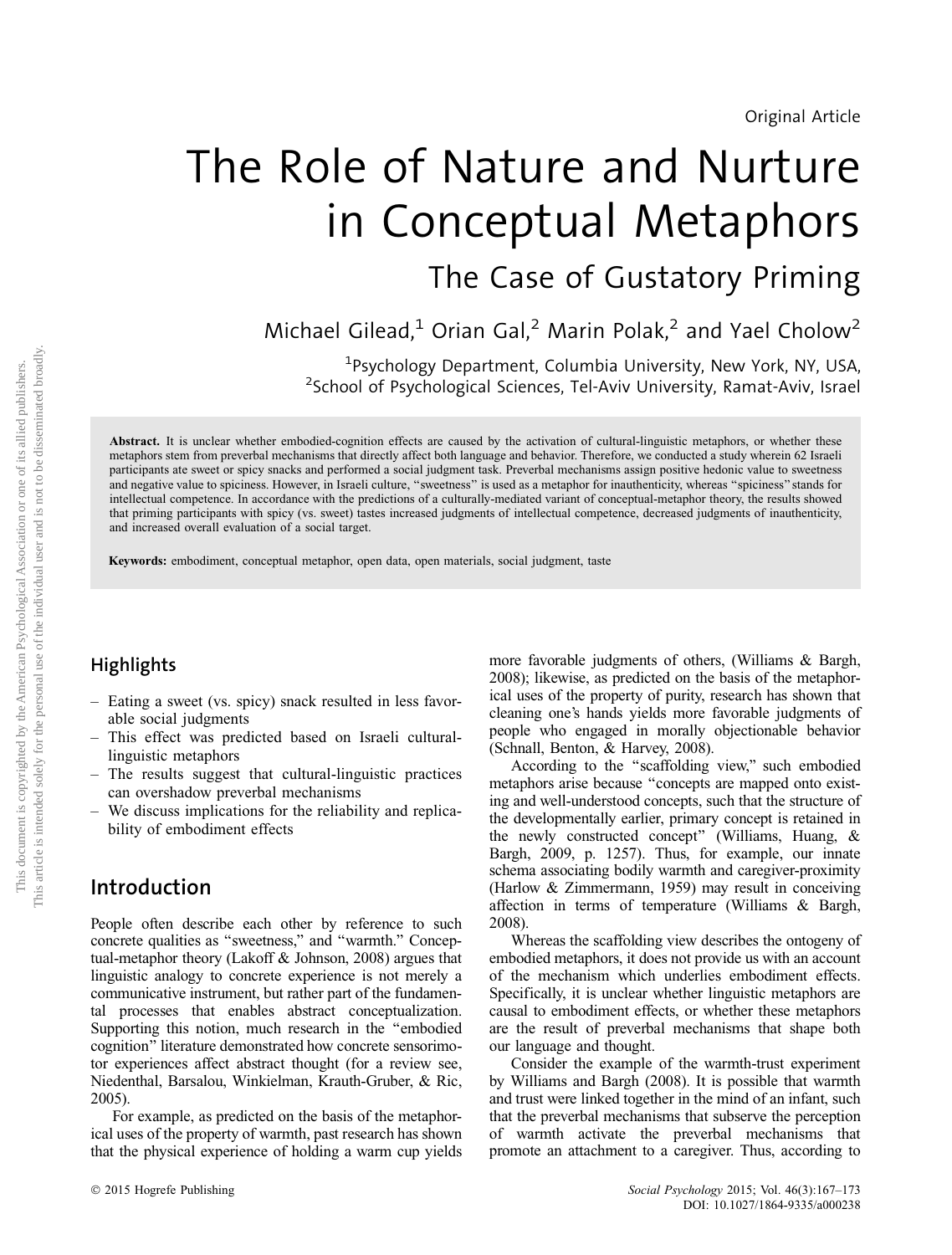this preverbal account, warmth-trust effect should be observed also in infants and even nonhuman animals; the subsequent emergence of conceptual metaphors should be seen as the down-stream effect of these preverbal mechanisms, rather than a critical element in the mechanism subserving embodiment phenomena.

As an alternative to this Preverbal account of embodiment phenomena, it is possible that that embodied metaphor effects are directly caused by conceptual metaphors that exist in people's culture. According to such an account, while it may be true that preverbal experiences can serve as important scaffolds in the development of concepts and customs, human beings are unique in that they can discard the sensorimotor scaffolds on which they relied; once these scaffolds are discarded, human being cognition is primarily governed by Linguistic-Cultural Practices (LCP). Namely, governed by the shared set of ideas, associations, and behaviors that develop in human being culture and language. If, for whatever reason, a culture developed the notion that "a warm person is distant and unaffectionate,'' then individuals from this culture should form more negative evaluations of social targets when holding a warm  $cup -$  despite the innate association between warmth and affection.

The distinction between LCP and preverbal mechanisms is not always clear-cut. For example, it is possible that LCP fine-tune the implementation of innate principles that exist in preverbal infants or even animals. In a study by Lee and Schwarz (2012), people were shown to grow suspicious specifically when encountering the smell of fish, but not when exposed to other unpleasant scents, supposedly due to the cultural metaphor ''something smells fishy.'' In the discussion of these findings, the authors suggest that conceptualizations of interpersonal suspicion may stem from a preverbal mechanism for olfaction-based discerning of "suspicious" foods; the specific association to fish smell, however, is the result of LCP in a North-American culture (Lee & Schwarz, 2012; see related discussion in Leung, Qiu, Ong, & Tam, 2011).

Lee and Schwarz's (2012) findings suggest that LCP have an important role in honing the specific metaphors that affect social judgment. But can the metaphors that exist in a person's culture "gain a life of their own," and overshadow innate, ''hard-wired'' associations between physical experience and behavior? Evidence of such effects would provide strong support to the LCP view of embodiment phenomena. In order to directly contrast the LCP and preverbal accounts of embodiment phenomena, we turned to examine the effects of gustatory priming on social judgment.

## Preverbal Responses to Sweet and Spicy Gustatory Stimuli

The taste of sweet foods is the most prominent example of positive hedonic experience, due to the potent appetitive effects it has on organisms. Both newborn infants and nonhuman animals respond to the taste of sucrose by showing a distinct pattern of facial responses (lip smacking, tongue protrusions, muscle relaxation, and smiling) that were

found to be reliable interspecies indicators of positive affective experience (Berridge, 2000; Steiner, 1979; Steiner, Glaser, Hawilo, & Berridge, 2001). Human infants (see Liem & Mennella, 2002 for a review) as well as nonhuman animals (see Steiner et al., 2001) display a universal preference to sweet over non-sweet food, and will exert much greater effort in attempts to consume sweetened versus non-sweetened foods (e.g., Sheffield & Roby, 1950). Furthermore, sweet-tasting foods inhibit crying behavior in newborn human infants, regardless of their caloric and nutritional value (Barr et al., 1999).

It is believed that these behaviors were honed by evolution to prompt approach toward sweet foods and their consumption. The motivation to approach sweetness is adaptive because foods that have a sweet taste are typically high in caloric value, and thus provide a valuable resource in promoting an organism's survival (e.g., Ulijaszek, 2002). In light of this, sweet foods activate neural circuitry involved in reward and approach motivation (e.g., O'Doherty, Deichmann, Critchley, & Dolan, 2002) and can be used in experimental settings in order to activate behavioral approach tendencies (e.g., Förster & Stepper, 2000).

In addition to prompting approach responses, sweet tastes have the capacity to inhibit avoidance responses. Much research on human beings (e.g., Miller, Barr, & Young, 1994) and nonhuman animals (e.g., Blass, Fitzgerald, & Kehoe, 1987; Holder, 1988) shows that consumption of sweet foods inhibits nociceptive responses to painful stimuli by producing an analgesic effect. Furthermore, evidence shows that merely smelling sweet fragrances increases tolerance for pain in a cold-pressor test (Prescott & Wilkie, 2007).

Whereas sweet nutrients are generated by plants in order to attract animals that later disperse their seeds, a number of plants, such as the chilly-pepper, have adopted an evolutionary strategy aimed at selectively deterring teeth-bearing mammals from consuming them (Tewksbury & Nabhan, 2001). Such plants manage to produce chemicals that target mammals' pain-receptors, and produce the sensation we refer to as spiciness or pungency (Caterina et al., 1997).

In light of the fact that the sensation of spiciness is caused by receptors that detect tissue damage, it is unsurprising that spicy foods were shown to increase pain-sensitivity and avoidance responses (e.g., Gilchrist, Allard, & Simone, 1996; Klein et al., 2013) and that animals display an innate preference for non-spicy over spicy foods (Carstens et al., 2002; Rozin, Gruss, & Berk, 1979), that can be overcome only with gradual exposure and social learning (e.g., Rozin & Kennel, 1983). And while exposure to human being LCP gives rise to enjoyment of spicy foods, it is argued that this enjoyment is a form ''benign masochism,''similar to the enjoyment from a scary movie, or a sad song (Rozin, Guillot, Fincher, Rozin, & Tsukayama, 2013).

## Linguistic-Cultural Practices Associated With Spiciness and Sweetness

Given the innately positive valence associated with sweet foods, and innately negative valence associated with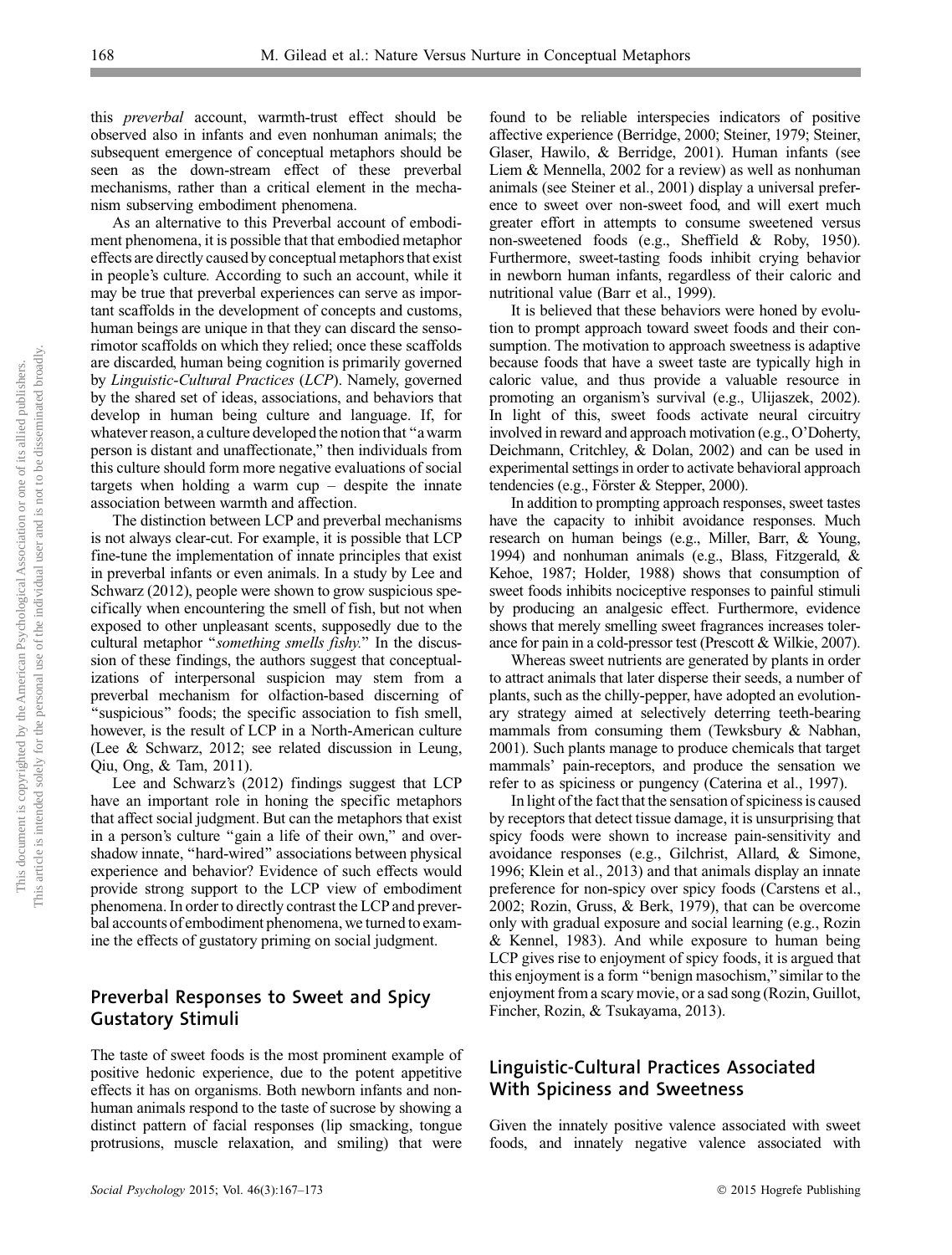spiciness, it is unsurprising that LCP associated with sweetness and spiciness often go hand in hand with their preverbal hedonic characterization.

Words associated with sweetness are used in many languages to denote affection and love; for example, the Merriam Webster dictionary defines the adjective ''sweet'' as describing the quality of being ''very gentle, kind, or friendly" or "very pretty or cute." Research conducted in the United States suggests that tasting sweet foods leads people to behave more positively toward others, and judge themselves as having a more agreeable personality (Meier, Moeller, Riemer-Peltz, & Robinson, 2012) and that being the target of a benevolent act causes people judge candy as being sweeter (Gray, 2012). Similarly, research conducted in Singapore shows that inducing feelings of love leads people to rate foods as being sweeter (e.g., Chan, Tong, Tan, & Koh, 2013).

When it comes to spicy tastes, the pain and arousal that it brings about give rise to it being used in conceptualizations of aggression and high-arousal. For example, in China, saying that a person is ''spicy,'' means that he is quick to anger (Ji, Ding, Deng, Jing, & Jiang, 2013). Similarly, according to the Merriam Webster English dictionary, being ''peppery'' means having a ''lively, aggressive, or somewhat shocking quality.''

The association between aggression and spiciness can also be found in ancient Jewish Talmudic writings that date back two millennia. In the Talmud, the word Pilpul (adding pepper), is used to denote a ''heated argument,'' and specifically refers to the ancient Jewish practice of fierce scholarly debate. Related to this LCP, the adjective Harif (spicy) has been used in Hebrew culture ever since the Talmudic period in order to describe a person who has the intellectual capacity for intelligent theological argumentation. Due to the importance of Pilupl in Jewish cultural practices, the trait of Harifoot (spiciness) has long been considered one of the most highly desirable traits in the Hebrew culture (Lauterbach, 1905). For example, the influential scholar Rava (270-352 CE) argued that the capacity for logical debate is of the outmost importance, by saying that (loosely translated): ''one spicy pepper outweighs an abundance of pumpkins'' (Yona, 2006).

Because of this deeply-ingrained LCP, current day Israeli culture still makes prevalent use of the term ''spiciness'' as a metaphor for intellectual competence (namely, "she is Harifa" – "she is a smart person"). Thus, at least in Israeli culture (but possibly in other cultures as well) LCP, have reversed the initial hedonic association associated with spiciness, namely, attributing the character of spiciness to a person means viewing him in a highly positive light.

Furthermore, in Israeli LCP, as part of its ''Dugri culture'' (Katriel, 1986), which assigns high value on directness and authenticity in communication, sweetness is not always associated with positive traits. One of the words used to describe ''sweetness'' (in Hebrew – ''she is mataktaka'') is used as a metaphor that describes a negative trait, namely, inauthenticity (i.e., ''she is a phony person''). Such LCP-mediated hedonic reversals may be present in English-speaking countries as well, although probably to a lesser extent. For example, according to Merriam Webster dictionary, the word ''saccharine'' (which is a form of artificial sweetener) is used to mean ''sweet or sentimental in a way that does not seem sincere of genuine.''

#### The Current Research

Based on the evidence reviewed herein, spiciness and sweetness seem to provide an example of a case wherein preverbal and linguistic-cultural valence diverge. As such, examining the effects of sweetness and spiciness on Israeli participants can allow us to contrast predictions derived from the LCP and preverbal account of embodiment phenomena.

In light of this, we conducted a study in which Israeli participants ate spicy or sweet foods while reading a story that depicted an intellectually competent, yet overly ''saccharine'' protagonist. Participants then judged the authenticity, intellectual competence, and overall favorability of the protagonist. According to the LCP account of embodiment effects, priming participants with a sweet (vs. spicy) taste should lead them to judge a person as less authentic, less intellectually-competent, and hence less favorable in general. In contrast, the preverbal account predicts that the innate association between sweetness (spiciness) and positive (negative) valence should result in the reverse pattern of results.

# Method

#### **Participants**

Sixty-two (31 males) secular Jewish-Israeli participants (ages 21–30,  $M = 24.72$ ) from the greater Tel-Aviv area took part in the study. The number of participants and exclusion criteria were determined a-priori to allow 30 participants per condition. Additional six participants were excluded because they failed a post-study memory test meant to determined engagement with the task; two were unresponsive to our manipulation (they did not report the spicy and sweet foods as such); two expressed distress when eating the spicy snack.

#### Procedure

Participants were randomly assigned to the *sweet*  $(n = 32)$ or *spicy*  $(n = 30)$  groups. The task and instructions were presented on a computer screen in order to avoid experimenter effects. Next to the screen we placed a plate which contained 25 g of a popular snack. An even number of participants in each group was served with one of two types of a spicy (''Spicy Doritos,'' or ''Spicy Bisli'') or sweet (''Click Chocolate''; ''Gummy Bears'') snacks.

The spicy snacks were selected based on a pretest which included 15 participants who were similar in the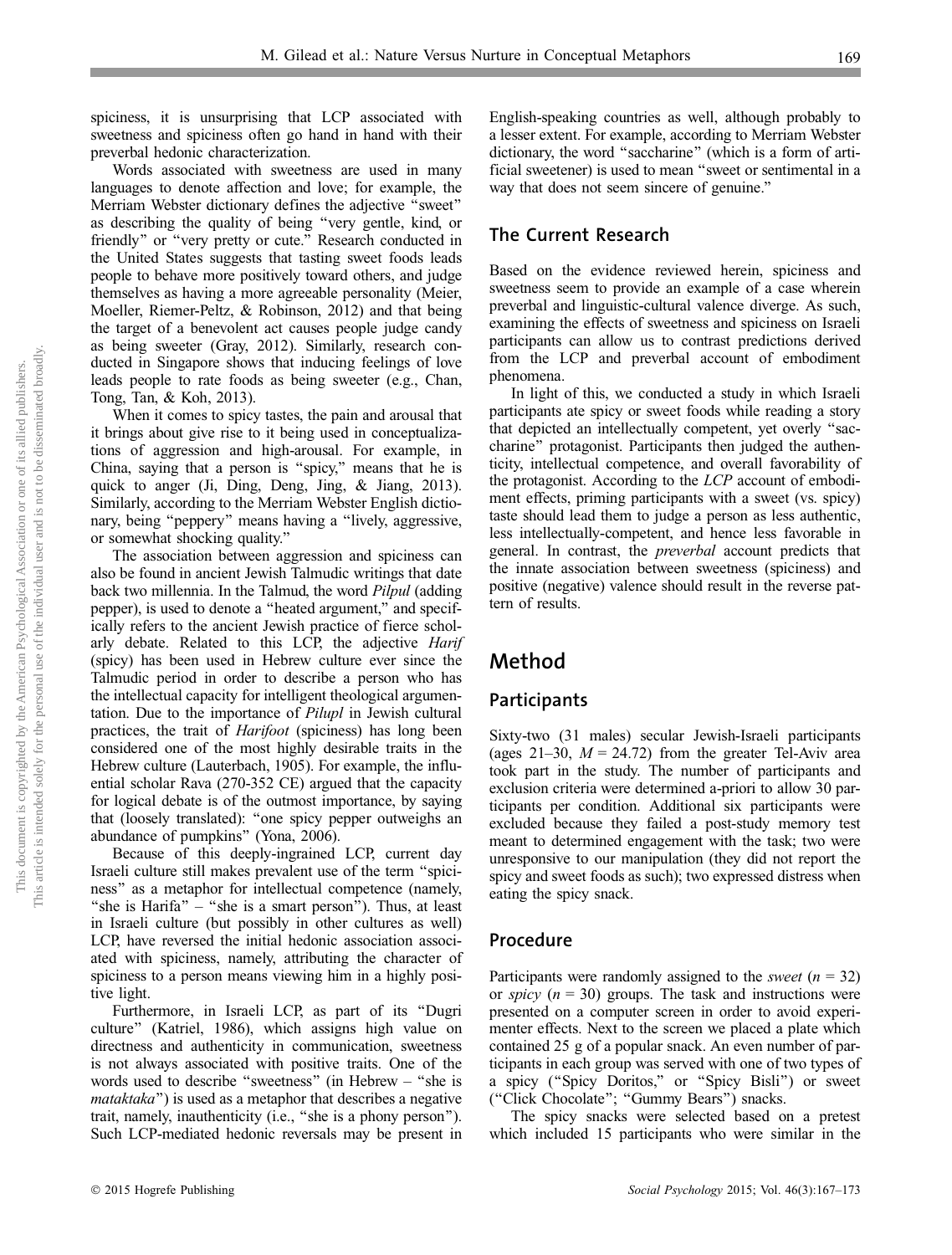characteristics to the experimental group. Participants were asked to rate the spiciness of five different spicy snacks. The two snacks that were selected for use were the two spiciest snacks, which were given ratings of 5.89 and 5.04 on a scale of  $1$  (= *not spicy at all*) to  $7$  (= *very spicy*). Participants were told that the study investigates the effect of eating on memory, so they were asked to eat the snacks served on the plate while reading a short story, and that afterwards their comprehension will be tested.

The story described an interaction between a business woman named Rachel and her husband. We made sure to interleave within the story many elements that permitted to see Rachel as being ''saccharine'' (e.g., Rachel says – "wait my dearest... I have to take this call") as well as being intellectually competent (e.g., she is said to have single-handedly built a successful investment-portfolio management business). A pretest conducted on 17 participants who rated Rachel on a scale of  $1$  (= very negative) to  $7$  (= very positive) indicated that she was viewed relatively neutrally  $(M = 3.7, SD = 0.91)$ . The complete story in the original Hebrew, and translated into English, is available online at the open science framework website (https://osf.io/xzgbm).

After reading the story, participants rated Rachel along five spiciness-related (quick-witted, sharp, witty, lively, intelligent), five saccharinity-related (vulgar, inauthentic, insincere, kitschy, sycophant), and three neutral traits (introvert, sporty, innocent). None of the traits directly referred to the gustatory metaphors. Participants subsequently answered three general evaluation questions (e.g., ''how much do you like of Rachel?''; ''how much do you respect Rachel?'') followed by a memory test (e.g., ''what was the name of Rachel's husband?''). They then rated the spiciness and sweetness of the snack, and the degree to which they enjoyed it. All ratings were reported using a 1 (''not at all'') to 7 (''very much'') scale. Finally, participants were questioned to make sure that none suspected the purpose of the experiment.

### Results

The complete raw data is available online at the open science framework website (https://osf.io/qd7vu). The results of the manipulation check showed that participants who ate the spicy snacks rated it to be more spicy  $(M = 5.77)$ ,  $SD = 0.13$ ) than sweet  $(M = 1.23, SD = 0.57)$ ,  $t(29) =$ 26.50,  $p < .001$ . Similarly, participants who ate the sweet snack rated it to be more sweet  $(M = 6.31, SD = 0.70)$  than spicy  $(M = 1.00, SD = 0.00), t(31) = 43.38, p < .001$ . Cronbach's alpha for the saccharinity/inauthenticity traits was .74, for spiciness/intelligence was .74, and for the general evaluation was .90. We calculated each participant's average rating on "saccharinity," "spiciness," and "general evaluation'' questions (see Figure 1 for specific traits).

Participants enjoyed the sweet snacks  $(M = 5.25,$  $SD = 1.48$ ) more than the spicy snacks  $(M = 4.36,$  $SD = 1.42$ ,  $F(1, 60) = 5.70$ ,  $p = .020$ . In light of this, we entered snack enjoyment as a covariate in the statistical model and conducted an ANCOVA on each of these measures with Taste (spicy/sweet) as the independent variable, controlling for participants' enjoyment of the snack. Gender, Age, or Type of Snack did not have any main or interactive effects on the ratings. As predicted, participants gave higher ratings of intelligence in the spicy  $(M = 5.79)$ ,  $SD = 0.62$ ) versus sweet ( $M = 5.27$ ,  $SD = 0.82$ ) condition,  $F(1, 59) = 8.39$ ,  $p = .002$ ,  $d = 0.715$ ; higher ratings of



Figure 1. Average rating by trait and taste condition. Error bars represent standard errors of the mean.  $*_{p}$  < .10;  $*_{p}$  < .05; \*\*\* $p < .01$ ; \*\*\*\* $p < .001$ .

This article is intended solely for the personal use of the individual user and is not to be disseminated broadly.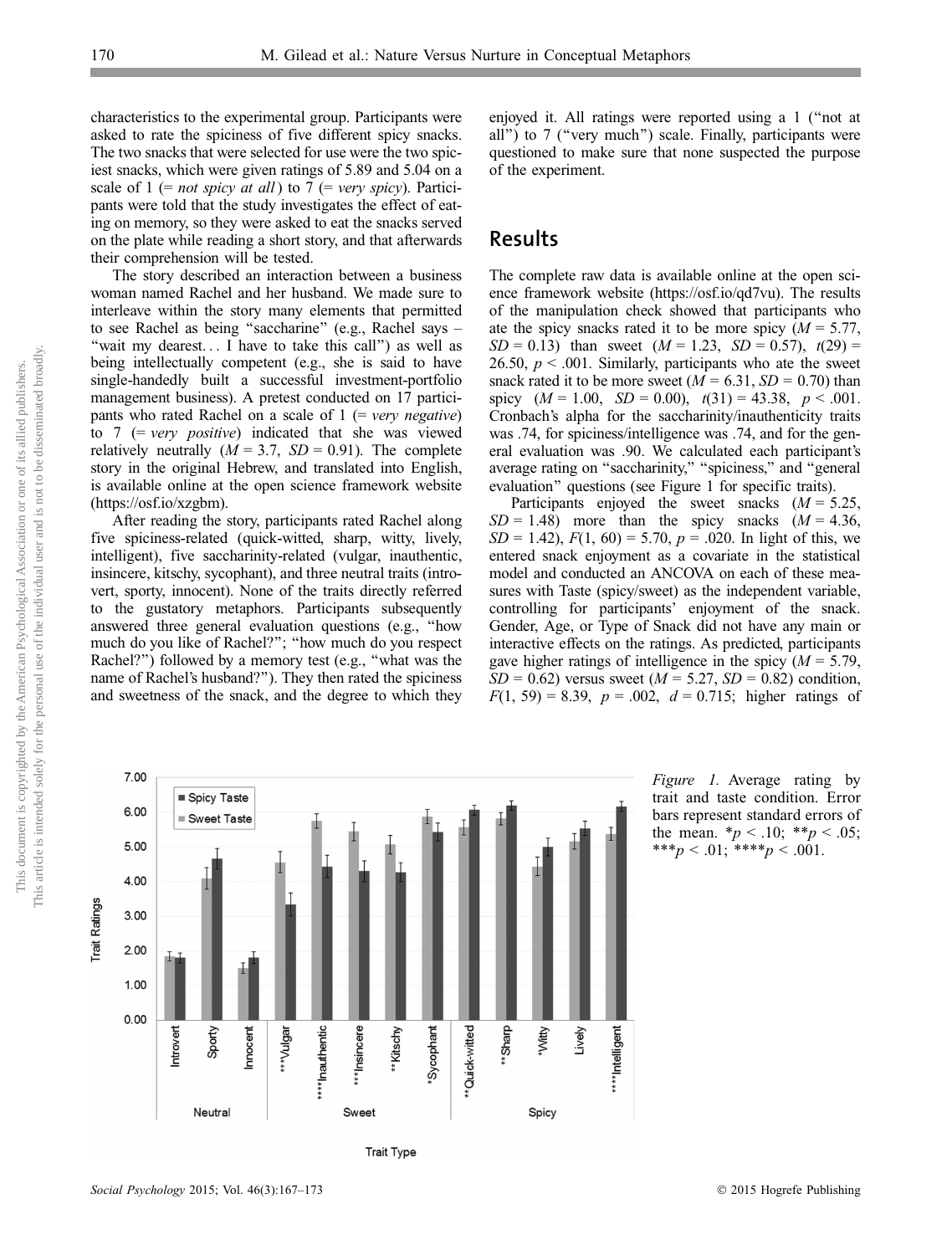

Figure 2. Average general evaluation by taste condition. Error bars represent standard errors of the mean.

inauthenticity in the sweet ( $M = 5.34$ ,  $SD = 1.09$ ) versus spicy ( $M = 4.35$ ,  $SD = 0.96$ ) condition,  $F(1, 59) = 10.80$ ,  $p < .001, d = 0.963$ ; and more favorable general evaluations in the spicy  $(M = 4.89, SD = 1.09)$  versus the sweet  $(M = 2.96, \quad SD = 1.37)$  condition,  $F(1, 59) = 25.70$ ,  $p < .001$ ,  $d = 1.55$  (Figure 2). There were no significant differences in the ratings of the three neutral traits (all  $p > .60$ ). The results did not differ when omitting enjoyment ratings from the model, and conducting a one-way ANOVA. Intelligence:  $F(1, 60) = 7.53$ ,  $p = .007$ ; inauthenticity:  $F(1, 60) = 14.146$ ,  $p < .001$ ; general evaluation:  $F(1, 60) = 29.48, p < .001$ ; neutral traits:  $F(1, 60) < 1$ .

## **Discussion**

Our results showed that priming participants with spicy (vs. sweet) tastes increased judgments of intellectual competence, decreased judgments of inauthenticity, and increased overall evaluation of a social target. These effects were predicted on the basis of prevalent metaphors in Israeli culture, according to which sweetness is associated with saccharinity/inauthenticity, and spiciness is associated with intellectual competence.

As noted in the Introduction, past research demonstrated that LCP can fine-tune the implementation of preverbal principles (Lee & Schwarz, 2012). In similar vein, a recent a study by Slepian and Ambady (2014) demonstrated the importance of LCP in embodiment phenomena by showing that an arbitrary metaphor transferred via linguistic communication (reading a paragraph that describes the past as being ''heavy'') affected participants' preverbal experience (i.e., judgments of old books as heavier). The current research goes one step further in demonstrating that LCP can overshadow and reverse the innate hedonic value of preverbal experiences. As such, the current results provide a strong demonstration of the involvement of linguisticcultural practices in embodiment phenomena.

The current results also provide a conceptual replication of previous findings (e.g., Lee & Schwarz, 2012; Meier et al., 2012; Schnall et al., 2008; Williams & Bargh, 2008, to give just a few of examples) that were provided support to conceptual-metaphor theory (Lakoff & Johnson, 2008). An important aspect of the current conceptual replication is its statistical robustness – the observed differences between the sweet and spicy conditions were very large (i.e., Cohen's d ranging from 0.71 to 1.55, Hedges' g ranging from 0.70 to 1.53). Many recent studies within the framework of embodied cognition research have demonstrated the ubiquity of effects of conceptual metaphors on behavior. However, the recent failures to replicate some of the widely publicized priming and embodiment phenomena gave rise – in the words of prominent psychologist Daniel Kahneman – to ''a storm of doubt'' concerning the reliability of results. At the current period of increasing skepticism of social-psychological findings, we believe that robust conceptual replications of embodiment phenomena, as the one provided herein, are of special importance.

The reports of failed replication attempts of behavioral priming and embodiment phenomena were taken by some (e.g., Dijksterhuis, 2014) as warranting investigation into novel theoretical variables that may moderate the observed effects (or lack thereof). The current finding, according to which cultural-linguistic metaphors overshadowed the innate hedonic values associated with sweetness and spiciness, seems to suggest that conceptual-metaphor researchers must conduct their research with extreme concern to LCP and examine whether a specific metaphor (e.g., purity-cleanliness; warmth-trust) is prevalent in a specific culture and sample. Furthermore, acknowledging the importance of LCP in abstract reasoning may entail a greater caution in claims concerning the generalizability of psychological phenomena such as those reported in the embodiment literature. However, it is important to note that the current study did not include an intercultural comparison of the effects of the gustatory metaphors; in light of this, the possibility that LCP may serve a moderator of embodiment remains to be tested in future studies.

A limitation of the current report is the relatively small sample size (62 participants); in light of this, conceptual as well as direct replications of the effects reported herein are warranted. Future work should also continue to examine whether the innate hedonic value associated with other experiences such as warmth and nutrition can sometimes be trumped by LCP (e.g., "cool guy," "hungry for success''). Such further evidence would support the view that despite the involvement of culturallyindependent preverbal mechanisms in abstract thought, the critical role of linguistic-cultural practices should not be underestimated.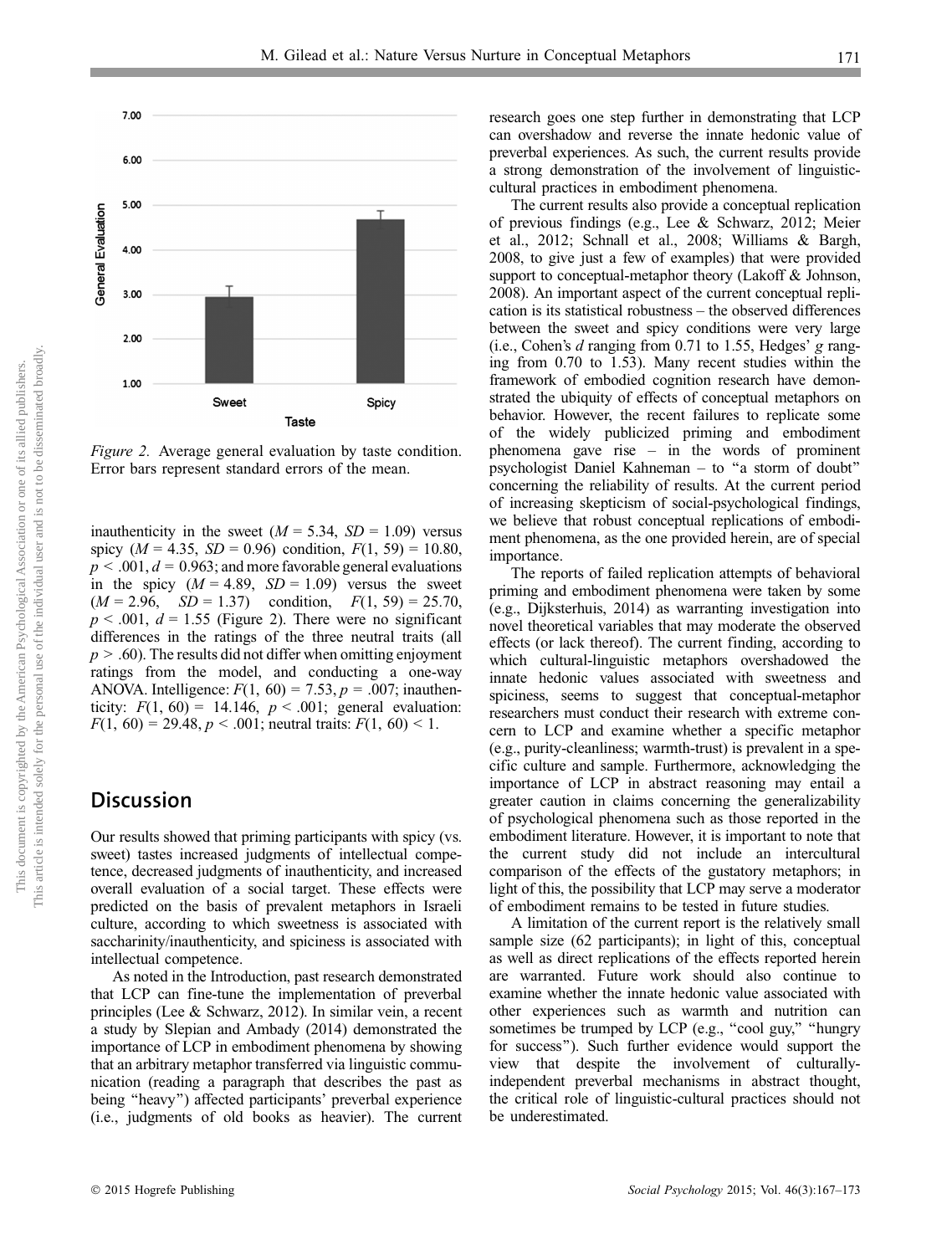#### Acknowledgments

Michael Gilead, Orian Gal, Marin Polak, and Yael Cholow designed research and wrote the paper; Orian Gal, Marin Polak, and Yael Cholow performed research and analyzed the data.

# References

- Barr, R. G., Pantel, M. S., Young, S. N., Wright, J. H., Hendricks, L. A., & Gravel, R. (1999). The response of crying newborns to sucrose: Is it a ''sweetness'' effect? Physiology & Behavior, 66, 409-417.
- Berridge, K. C. (2000). Reward learning: Reinforcement, incentives, and expectations. Psychology of Learning and Motivation, 40, 223–278.
- Blass, E., Fitzgerald, E., & Kehoe, P. (1987). Interactions between sucrose, pain and isolation distress. Pharmacology Biochemistry and Behavior, 26, 483–489.
- Carstens, E., Iodi Carstens, M., Dessirier, J.-M., O'Mahony, M., Simons, C. T., Sudo, M., & Sudo, S. (2002). It hurts so good: Oral irritation by spices and carbonated drinks and the underlying neural mechanisms. Food Quality and Preference, 13, 431–443.
- Caterina, M. J., Schumacher, M. A., Tominaga, M., Rosen, T. A., Levine, J. D., & Julius, D. (1997). The capsaicin receptor: A heat-activated ion channel in the pain pathway. Nature, 389, 816–824.
- Chan, K. Q., Tong, E. M., Tan, D. H., & Koh, A. H. (2013). What do love and jealousy taste like? Emotion, 13, 1142.
- Dijksterhuis, A. (2014). Welcome Back Theory! Perspectives on Psychological Science, 9, 72–75. doi: 10.1177/ 1745691613513472
- Förster, J., & Stepper, S. (2000). Compatibility between approach/avoidance stimulation and valenced information determines residual attention during the process of encoding. European Journal of Social Psychology, 30, 853–871.
- Gilchrist, H. D., Allard, B. L., & Simone, D. A. (1996). Enhanced withdrawal responses to heat and mechanical stimuli following intraplantar injection of capsaicin in rats. Pain, 67, 179–188. doi: 10.1016/0304-3959(96) 03104-1
- Gray, K. (2012). The power of good intentions: Perceived benevolence soothes pain, increases pleasure, and improves taste. Social Psychological and Personality Science, 3, 639–645. doi: 10.1177/1948550611433470
- Harlow, H. F., & Zimmermann, R. R. (1959). Affectional responses in the infant monkey; orphaned baby monkeys develop a strong and persistent attachment to inanimate surrogate mothers. Science, 130, 421-432.
- Holder, M. D. (1988). Responsivity to pain in rats changed by the ingestion of flavored water. Behavioral and Neural Biology, 49, 45–53.
- Ji, T.-T., Ding, Y., Deng, H., Jing, M., & Jiang, Q. (2013). Does. Social Behavior and Personality: An International Journal, 41, 1379–1385.
- Katriel, T. (1986). Talking straight: Dugri speech in Israeli Sabra culture. Cambridge, UK: Cambridge University Press.
- Klein, A. H., Carstens, M. I., & Carstens, E. (2013). Eugenol and carvacrol induce temporally desensitizing patterns of oral irritation and enhance innocuous warmth and noxious heat sensation on the tongue. Pain, 154, 2078–2087.
- Lakoff, G., & Johnson, M. (2008). Metaphors we live by. Chicago, IL: University of Chicago Press.
- Lauterbach, J. Z. (1905). Pilpul. The Jewish Encyclopedia. Bd, 10, 39–43.
- Lee, S. W., & Schwarz, N. (2012). Bidirectionality, mediation, and moderation of metaphorical effects: The embodiment of social suspicion and fishy smells. Journal of Personality and Social Psychology, 103, 737.
- Leung, A. K., Qiu, L., Ong, L., & Tam, K. P. (2011). Embodied cultural cognition: Situating the study of embodied cognition in socio-cultural contexts. Social and Personality Psychology Compass, 5, 591–608.
- Liem, D. G., & Mennella, J. A. (2002). Sweet and sour preferences during childhood: Role of early experiences. Developmental Psychobiology, 41, 388–395. doi: 10.1002/ dev.10067
- Meier, B. P., Moeller, S. K., Riemer-Peltz, M., & Robinson, M. D. (2012). Sweet taste preferences and experiences predict prosocial inferences, personalities, and behaviors. Journal of Personality and Social Psychology, 102, 163.
- Miller, A., Barr, R. G., & Young, S. N. (1994). The cold pressor test in children: methodological aspects and the analgesic effect of intraoral sucrose. Pain, 56, 175–183.
- Niedenthal, P. M., Barsalou, L. W., Winkielman, P., Krauth-Gruber, S., & Ric, F. (2005). Embodiment in attitudes, social perception, and emotion. Personality and Social Psychology Review, 9, 184–211.
- O'Doherty, J. P., Deichmann, R., Critchley, H. D., & Dolan, R. J. (2002). Neural responses during anticipation of a primary taste reward. Neuron, 33, 815–826.
- Prescott, J., & Wilkie, J. (2007). Pain tolerance selectively increased by a sweet-smelling odor. Psychological Science, 18, 308–311.
- Rozin, P., Gruss, L., & Berk, G. (1979). Reversal of innate aversions: Attempts to induce a preference for chili peppers in rats. Journal of Comparative and Physiological Psychology, 93, 1001.
- Rozin, P., Guillot, L., Fincher, K., Rozin, A., & Tsukayama, E. (2013). Glad to be sad, and other examples of benign masochism. Judgment and Decision Making, 8, 439–447.
- Rozin, P., & Kennel, K. (1983). Acquired preferences for piquant foods by chimpanzees. Appetite, 4, 69–77.
- Schnall, S., Benton, J., & Harvey, S. (2008). With a clean conscience: Cleanliness reduces the severity of moral judgments. *Psychological Science*, 19, 1219–1222. Psychological Science, doi: 10.1111/j.1467-9280.2008.02227.x
- Sheffield, F. D., & Roby, T. B. (1950). Reward value of a nonnutritive sweet taste. Journal of Comparative and Physiological Psychology, 43, 471.
- Slepian, M. L., & Ambady, N. (2014). Simulating sensorimotor metaphors: Novel metaphors influence sensory judgments. Cognition, 130, 309–314.
- Steiner, J. E. (1979). Human facial expressions in response to taste and smell stimulation. Advances in Child Development and Behavior, 13, 257–295.
- Steiner, J. E., Glaser, D., Hawilo, M. E., & Berridge, K. C. (2001). Comparative expression of hedonic impact: affective reactions to taste by human infants and other primates. Neuroscience & Biobehavioral Reviews, 25, 53–74.
- Tewksbury, J. J., & Nabhan, G. P. (2001). Seed dispersal. Directed deterrence by capsaicin in chilies. Nature, 412, 403–404.
- Ulijaszek, S. J. (2002). Human eating behaviour in an evolutionary ecological context. Proceedings of the Nutrition Society, 61, 517–526.
- Williams, L. E., & Bargh, J. A. (2008). Experiencing physical warmth promotes interpersonal warmth. Science, 322, 606–607.